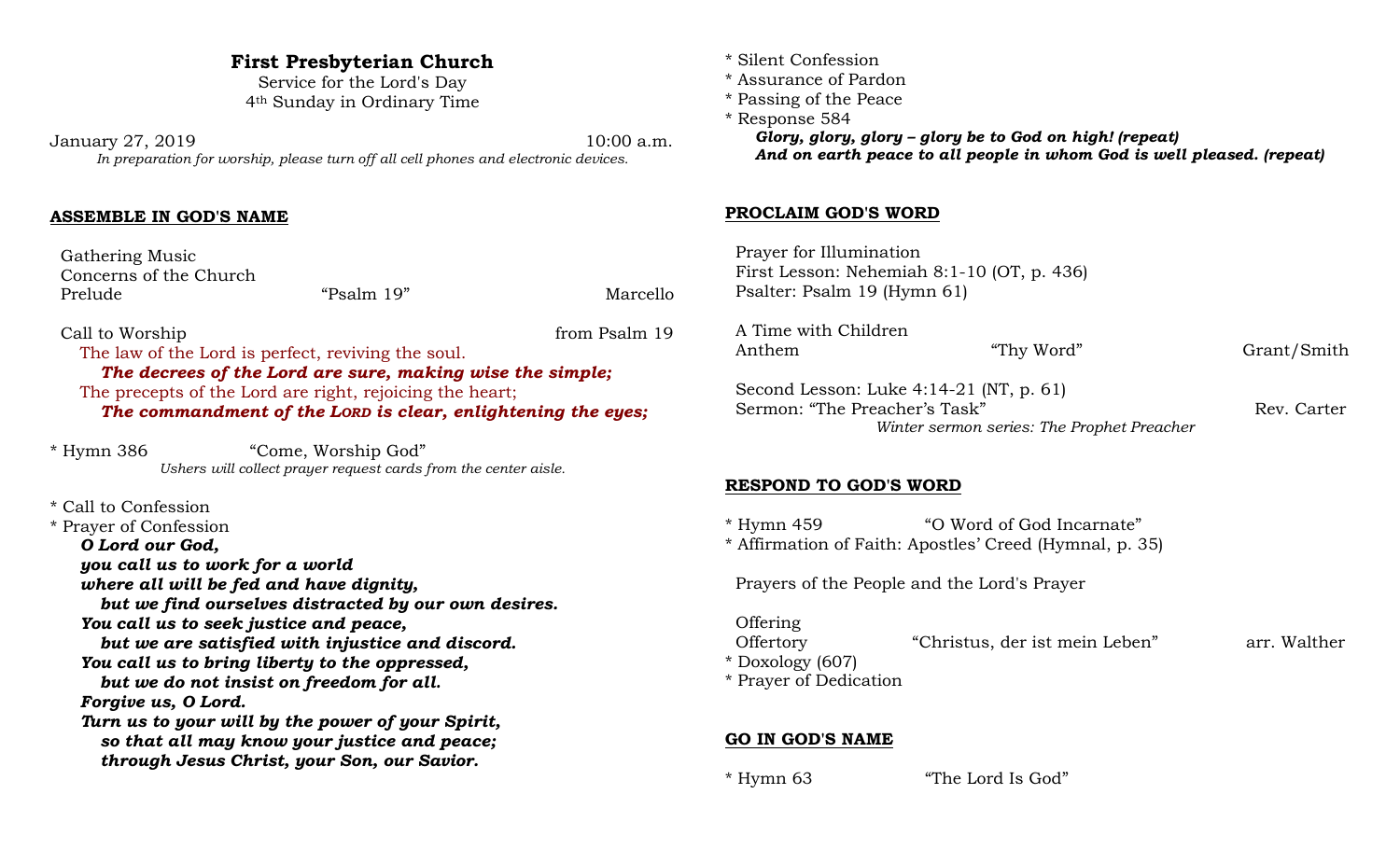\* Charge and Benediction

\* Congregational Amen (601)

\* Postlude Duo on "Azmon" arr. Helman

*All are invited to remain seated to listen to the postlude. If you are leaving before it is finished, please do so quietly.*

---------------------------------------------

All who are able shall stand.

*The flowers this morning have been given to the glory of God and in honor of everyone who has a birthday this week, by Briar Smith.*

## **PARTICIPANTS IN TODAY'S SERVICE**

| Pastor                            | Rev. William G. Carter     |
|-----------------------------------|----------------------------|
| Coordinator of Children and Youth | Jana Schillinger           |
| Director of Music                 | <b>Frank Jones</b>         |
| Director of Bell Choir            | Richard Cochrane           |
| Organist                          | Kay Ten Eyck               |
| Liturgist                         | <b>Heather Acker</b>       |
| Ushers                            | Ryan Flynn, Hadley Gilbert |
| Greeter                           | John Conklin               |
|                                   |                            |



**First Presbyterian Church 300 School Street Clarks Summit, PA 18411 570/586-6306** www.fpccs.org